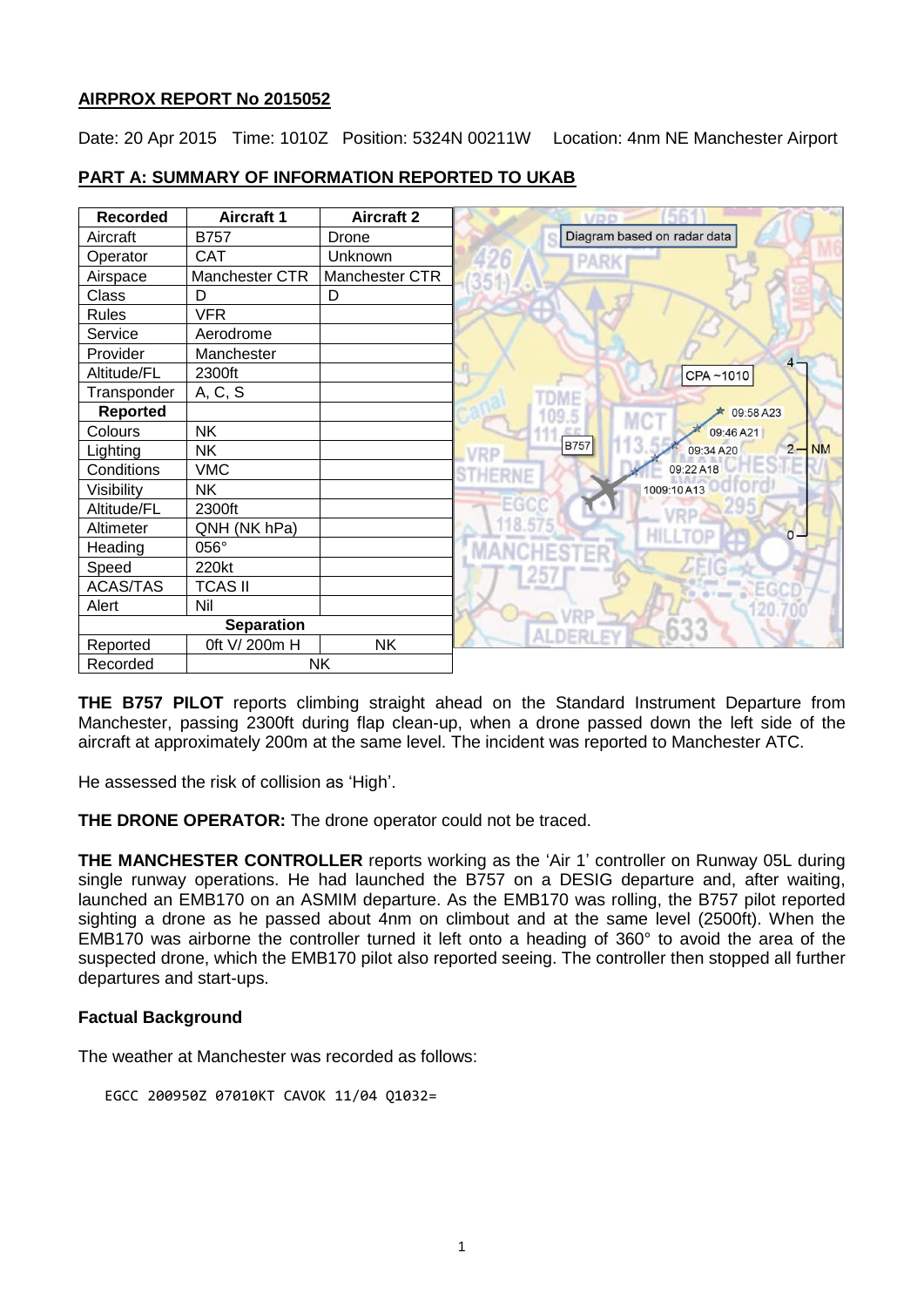### **Analysis and Investigation**

## **CAA ATSI**

The B757 was on a scheduled flight from Manchester and making a DESIG departure from Runway 05L. At 1010:00 the aircraft had just passed approximately 4 miles on the climb out and 2300ft when the pilot reported passing a drone 'very close'. In a later written report this was stated as approximately 200 metres away. At this point the controller had already given a take-off clearence to the next aircraft which, once airborne, was given a left turn to climb to the north and away from the area of the reported drone sighting. The pilot of the second aircraft also reported seeing the drone at 1011:50, stating that it was at approximately 3000ft. Both pilots reported that it was small in size. The drone did not generate a radar track. Following this occurrence Manchester stopped all departures from Runway 05L and, at 1030, commenced departures from Runway 23L. A Police helicopter that was airborne took up a search but nothing was observed. Runway 05L operations resumed at 1100.

### **UKAB Secretariat**

The Air Navigation Order 2009 (as amended), Article 138<sup>1</sup> states:

'A person must not recklessly or negligently cause or permit an aircraft to endanger any person or property.'

Article 166, paragraphs 2, 3 and 4 state:

'(2) The person in charge of a small unmanned aircraft may only fly the aircraft if reasonably satisfied that the flight can safely be made.

(3) The person in charge of a small unmanned aircraft must maintain direct, unaided visual contact with the aircraft sufficient to monitor its flight path in relation to other aircraft, persons, vehicles, vessels and structures for the purpose of avoiding collisions.'

(4) The person in charge of a small unmanned aircraft which has a mass of more than 7kg excluding its fuel but including any articles or equipment installed in or attached to the aircraft at the commencement of its flight must not fly the aircraft

(a) in Class A, C, D or E airspace unless the permission of the appropriate air traffic control unit has been obtained;

(b) within an aerodrome traffic zone …; or

(c) at a height of more than 400 feet above the surface unless it is flying in airspace described in sub-paragraph (a) or (b) and in accordance with the requirements for that airspace.'

A CAA web site<sup>2</sup> provides information and guidance associated with the operation of Unmanned Aircraft Systems (UASs) and Unmanned Aerial Vehicles (UAVs).

Additionally, the CAA has published a UAV Safety Notice<sup>3</sup> which states the responsibilities for flying unmanned aircraft. This includes:

'You are responsible for avoiding collisions with other people or objects - including aircraft.

Do not fly your unmanned aircraft in any way that could endanger people or property.

It is illegal to fly your unmanned aircraft over a congested area (streets, towns and cities).

Also, stay well clear of airports and airfields'.

 $\overline{a}$ 

<sup>1</sup> Article 253 of the ANO details which Articles apply to small unmanned aircraft. Article 255 defines 'small unmanned aircraft'. The ANO is available to view at [http://www.legislation.gov.uk.](http://www.legislation.gov.uk/)

www.caa.co.uk/uas

<sup>3</sup> CAP1202.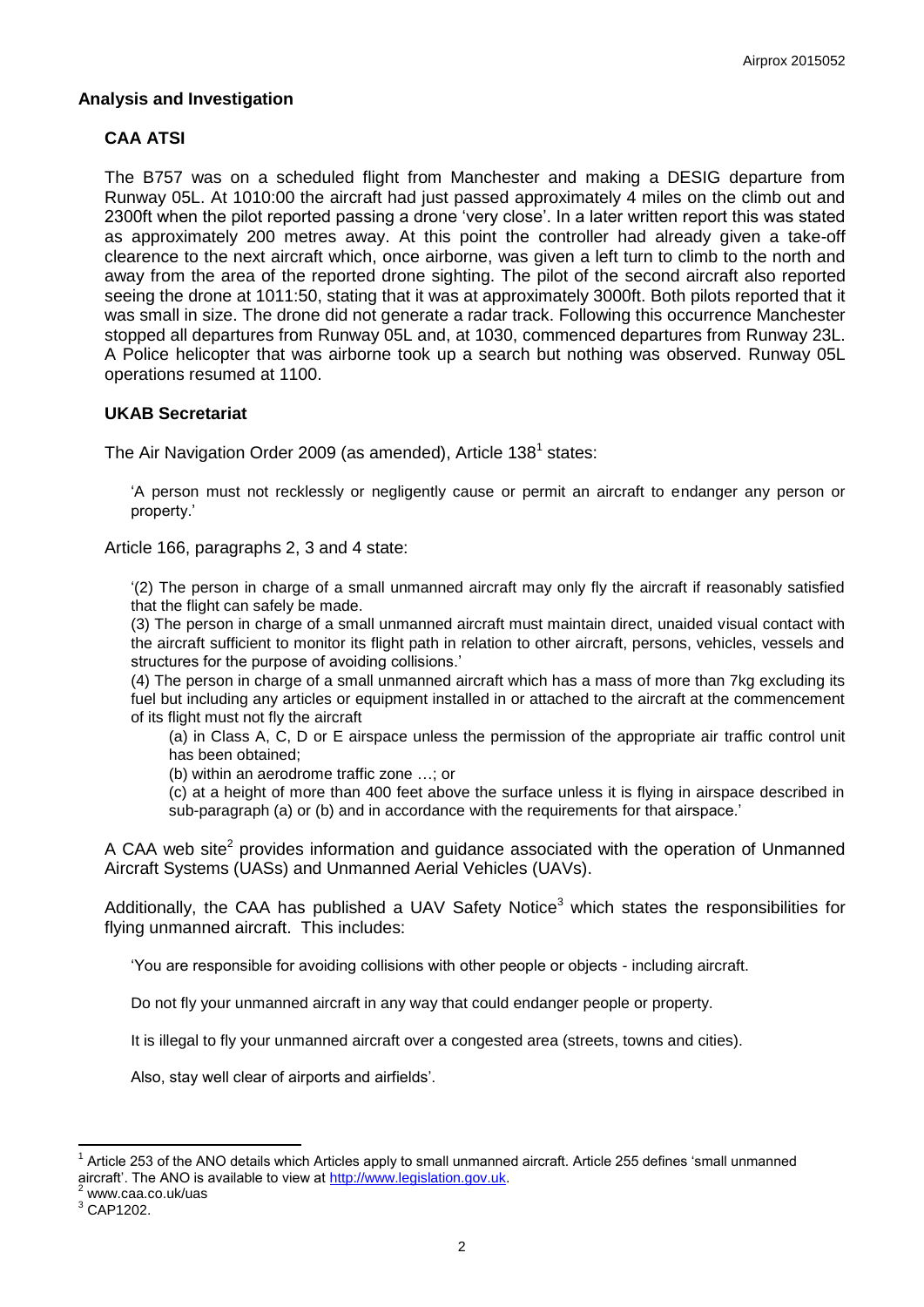The CAA issued SI 2015/02 (Issue 1), AIRPROX Involving Small Unmanned Aircraft, on 8 May 2015. This is an amendment to the Airprox reporting procedure at Section 6, Chapter 3 of CAP 493 (Manual of Air Traffic Services Part 1) and states that reporting action at aerodromes and ACCs is to include notification to civil police of the location of the Airprox as soon as practicable to initiate tracing action. The SI is included at Annex A to this report.

### **Summary**

An Airprox was reported when a B757 and a drone flew into proximity at about 1010 on Monday 20<sup>th</sup> April 2015 in the Class D airspace of the Manchester CTR. The B757 pilot was operating under IFR in VMC in receipt of an Aerodrome Control Service from Manchester.

### **PART B: SUMMARY OF THE BOARD'S DISCUSSIONS**

Information available consisted of a report from the B757 pilot, radar photographs/video recordings, a report from the air traffic controller involved and a report from the appropriate ATC authority.

Members quickly agreed that, at the altitude reported (1500-2000ft above ground), the drone was probably either being operated beyond visual range using a First-Person View (FPV)<sup>4</sup> system, or the operator had lost control of the drone and it had strayed in height. The Board noted that if it was being flown using FPV then it was constrained by regulation to be below 1000ft, and the operator was required to have a competent observer present in order to detect converging aircraft. It was also noted that the relevant ANO Articles (which may also be found at [www.caa.co.uk/uas\)](http://www.caa.co.uk/uas) state that a person in charge of a small unmanned aircraft may only fly the aircraft if reasonably satisfied that the flight can safely be made, and must maintain direct, unaided visual contact with the aircraft sufficient to monitor its flight path in relation to other aircraft, persons, vehicles, vessels and structures for the purpose of avoiding collisions. In short, as the CAA website states, "The operation [of the drone] must not endanger anyone or anything". The Board opined that, in collision avoidance terms, the perception and definition of 'endanger' could be very different between an experienced aviator and a person with no aviation experience at all. That being said, the Board noted that this incident had occurred in the fairly obvious climb-out lane of Manchester airport, for which 'endangerment' of commercial airliners would hopefully be self-evident. The Board commented that the potential sanctions of prosecution, financial penalty or further action all act as deterrents to non-compliant behaviour, but only in the presence of a realistic expectation of being apprehended. Without that expectation, it seemed that some drone operators may feel they are free to conduct whatever action they desire with impunity, at best unthinkingly but at worst deliberately.

In summary, the Board observed that operators of drones less than 7kg mass have a right to conduct their leisure activities throughout UK airspace (even controlled airspace) provided they are reasonably satisfied that the flight can be safely made and they maintain visual line of sight with the drone "(normally taken to be within 500m horizontally and 400ft vertically) of its remote pilot..."<sup>5</sup> After much discussion, and recognising that operations beyond these distances must in theory be approved by the CAA, it was agreed that, with its increasing sophistication, the reality of current drone technology provided capabilities to operate well beyond the current regulatory framework designed to ensure safe operation in a shared aviation environment. In this respect, members agreed that drone collision was especially hard to mitigate, and that, in their opinion, expressions

 $\overline{a}$ <sup>4</sup> First Person View flying is the ability to control a radio controlled aircraft from a "pilot's eye" perspective through the use of an on-board camera and ground-based receiving and viewing equipment. The viewing equipment is normally a set of video goggles. FPV systems usually involve on-board flight control, navigation and camera systems to transmit an image to the operator on the ground. CAA ORS4 No 1108 (available at [http://www.caa.co.uk/docs/33/1108.pdf\)](http://www.caa.co.uk/docs/33/1108.pdf) dated 6 May 2015 requires that, amongst other rules, to fly under FPV the drone must not exceed 3.5kg, it must not be flown in CAS or above 1000ft, and that the person in charge is accompanied by a competent observer who maintains direct unaided visual contact with the SUA sufficient to monitor its flight path in relation to other aircraft, persons, vehicles, vessels and structures for the purpose of avoiding collisions and advises the person in charge accordingly.

<sup>&</sup>lt;sup>5</sup> See <u>www.caa.co.uk/uas</u>.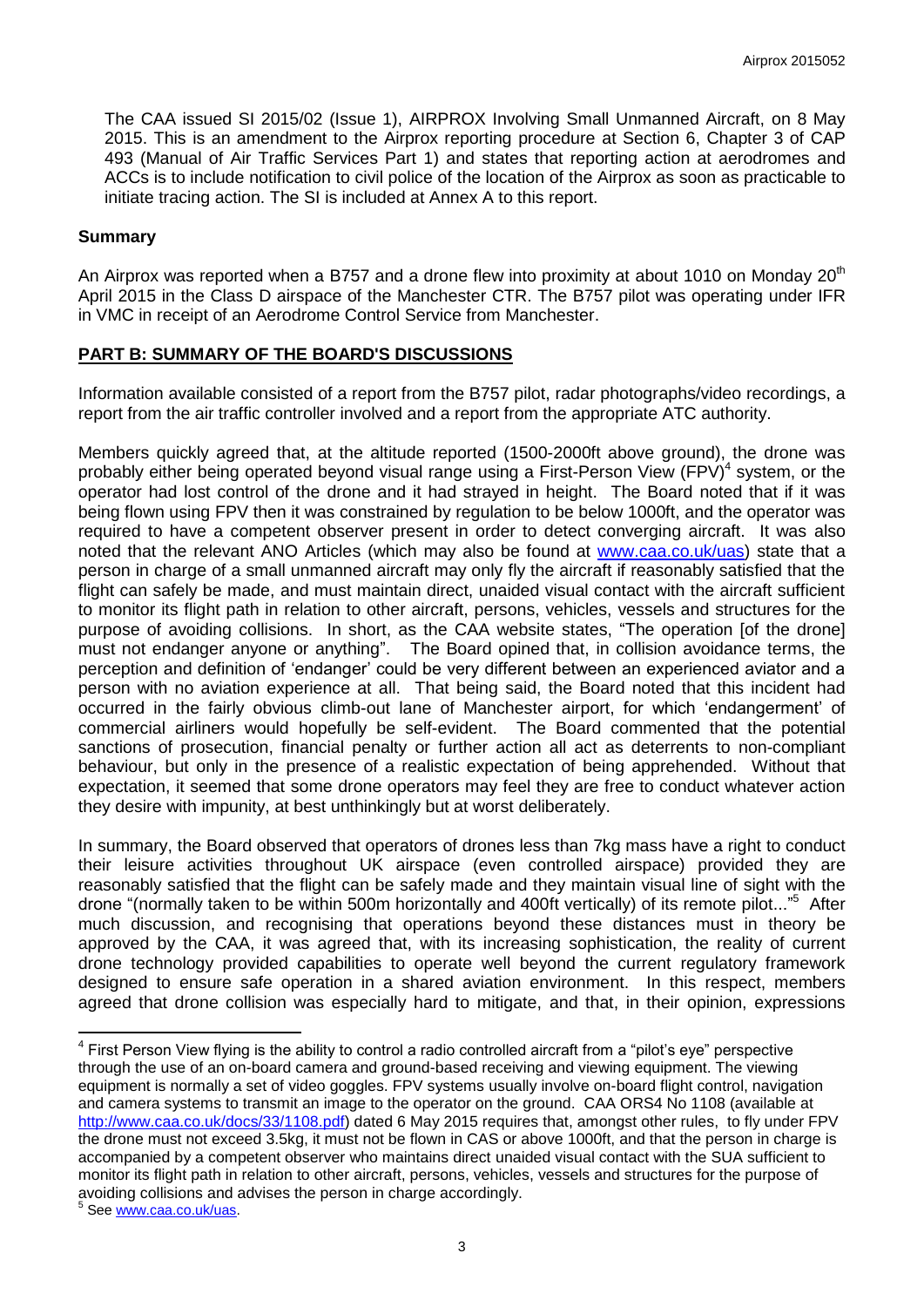such as 'endanger' were open to interpretation, particularly by non-aviators who may not have an appreciation for the risks that were involved. Ultimately, operators of drones of less than 7kg mass were required to maintain at least 50m from any third parties but, in the air-to-air case, the Board opined that judging 50m to any degree of accuracy from the ground (or air) was practically unachievable and therefore largely unworkable as a rule. This particular Airprox highlighted the issue, the drone was probably greater than 50m from the B757, and had therefore satisfied the legal minimum, but there was clear endangerment and associated risk of collision, especially had the B757 pilot not seen the drone and had deviated left to any minor degree.

Without a report from the drone operator, some members felt that meaningful analysis of the event was not possible. Others considered that if the drone was not under control, or even if it was, then the limitations of FPV and visual lookout at such a height were such that chance had played a major part in events. After much discussion, it was finally agreed by a majority that, whilst in this case it could not be said that the incident warranted a Category A assessment (actual risk of collision), the fact that the drone had flown so close to the B757 in the Manchester CTR meant that safety margins had been much reduced below normal.

### **PART C: ASSESSMENT OF CAUSE AND RISK**

Cause: The drone was flown within the Manchester CTR and into conflict with the B757.

Degree of Risk: B.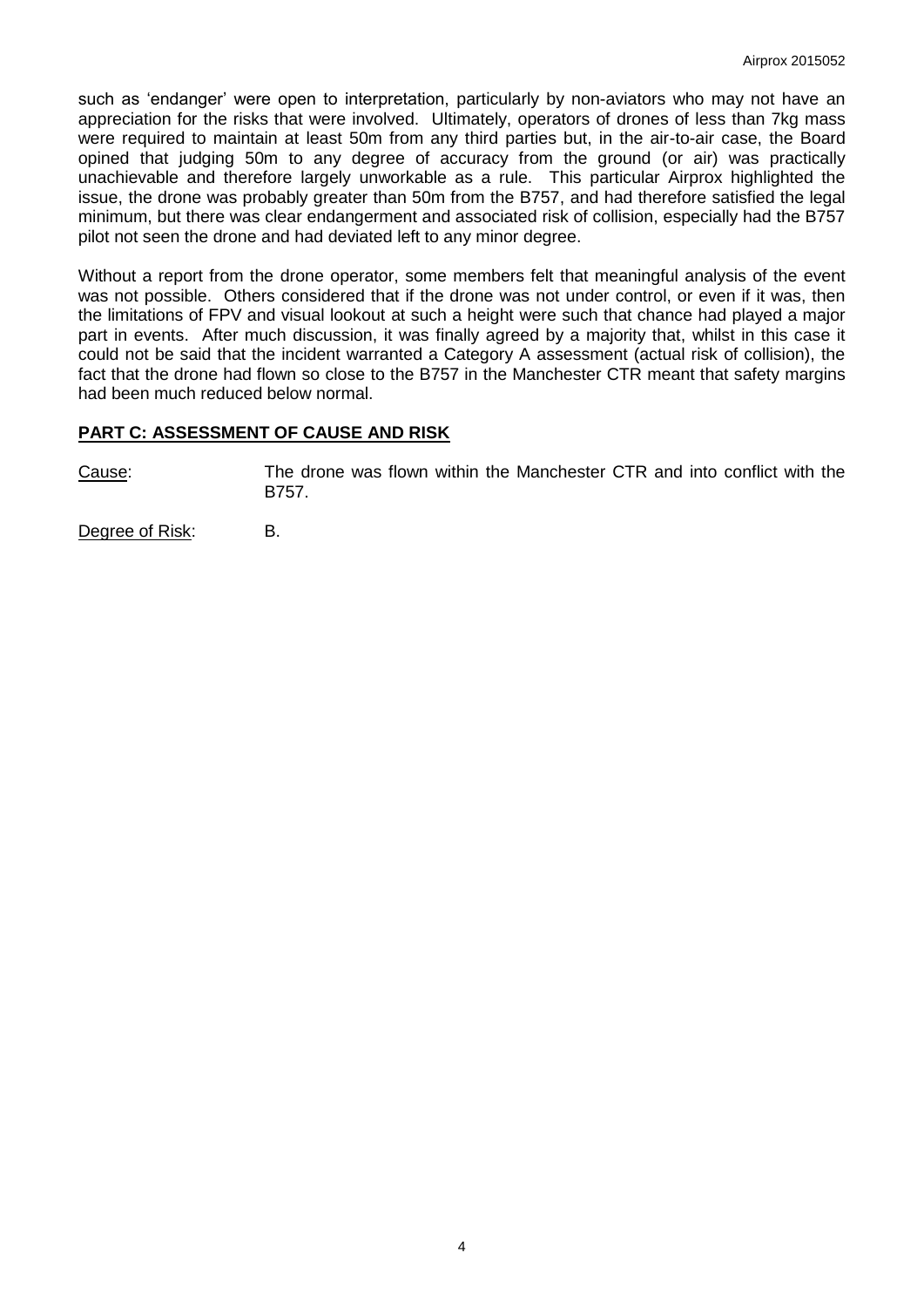# **Supplementary Instruction (SI)** CAP 493 MATS Part 1



Safety and Airspace Regulation Group

Intelligence, Strategy and Policy

Number 2015/02 (Issue 1)

Issued: 8 May 2015 Effective Date: 8 May 2015

### **AIRPROX Involving Small Unmanned Aircraft**

#### $\overline{1}$ Introduction

- $11$ A marked increase in the number of AIRPROX reports involving small unmanned aircraft (more generally referred to as 'drones') has occurred recently. A common theme through these recent reports is that the encounters have been reported at altitudes above 1,500 feet, which is in almost all cases well beyond a height that the person flying the 'drone' will be able to maintain visual contact with it, and the airspace around it.
- $1.2$ The purpose of this Supplementary Instruction is to amend the AIRPROX reporting procedure within CAP 493 - Manual of Air Traffic Services Part 1 when an AIRPROX report involving a small unmanned aircraft is reported to ATC.

#### **Background**  $\overline{2}$

- $2.1$ A small unmanned aircraft is defined within the Air Navigation Order (ANO) as 'any unmanned aircraft, other than a balloon or a kite, having a mass of not more than 20 kg without its fuel but including any articles or equipment installed in or attached to the aircraft at the commencement of its flight.' This definition is all encompassing and includes traditional 'model aircraft' as well as the newer 'multicopter' types, whether they are being used recreationally or for commercial purposes. Small unmanned aircraft operations are specifically regulated by ANO 2009 articles 166 and 167; however, ANO 2009 article 138 (endangerment) also applies.
- Because of their relatively simple nature, unless specific approval has been given, a  $2.2$ small unmanned aircraft must always be operated within the direct visual contact of the person flying it so that they can avoid collisions with other aircraft. ANO 2009 article 166(3) specifically states:

'The person in charge of a small unmanned aircraft must maintain direct, unaided visual contact with the aircraft sufficient to monitor its flight path in relation to other aircraft, persons, vehicles, vessels and structures for the purpose of avoiding collisions.'

23 Unlike manned aviation, tracing the person in charge of small unmanned aircraft is extremely challenging, due to their remoteness from the aircraft itself. Therefore, speed of reporting is essential so that the operator can be located, particularly if it is likely that the aircraft is being operated in a manner that is likely to endanger others (e.g. in close proximity to another aircraft and/or at an excessive height). In order to achieve this, Air Traffic Service Units receiving an AIRPROX report involving what is

Page 1 of 4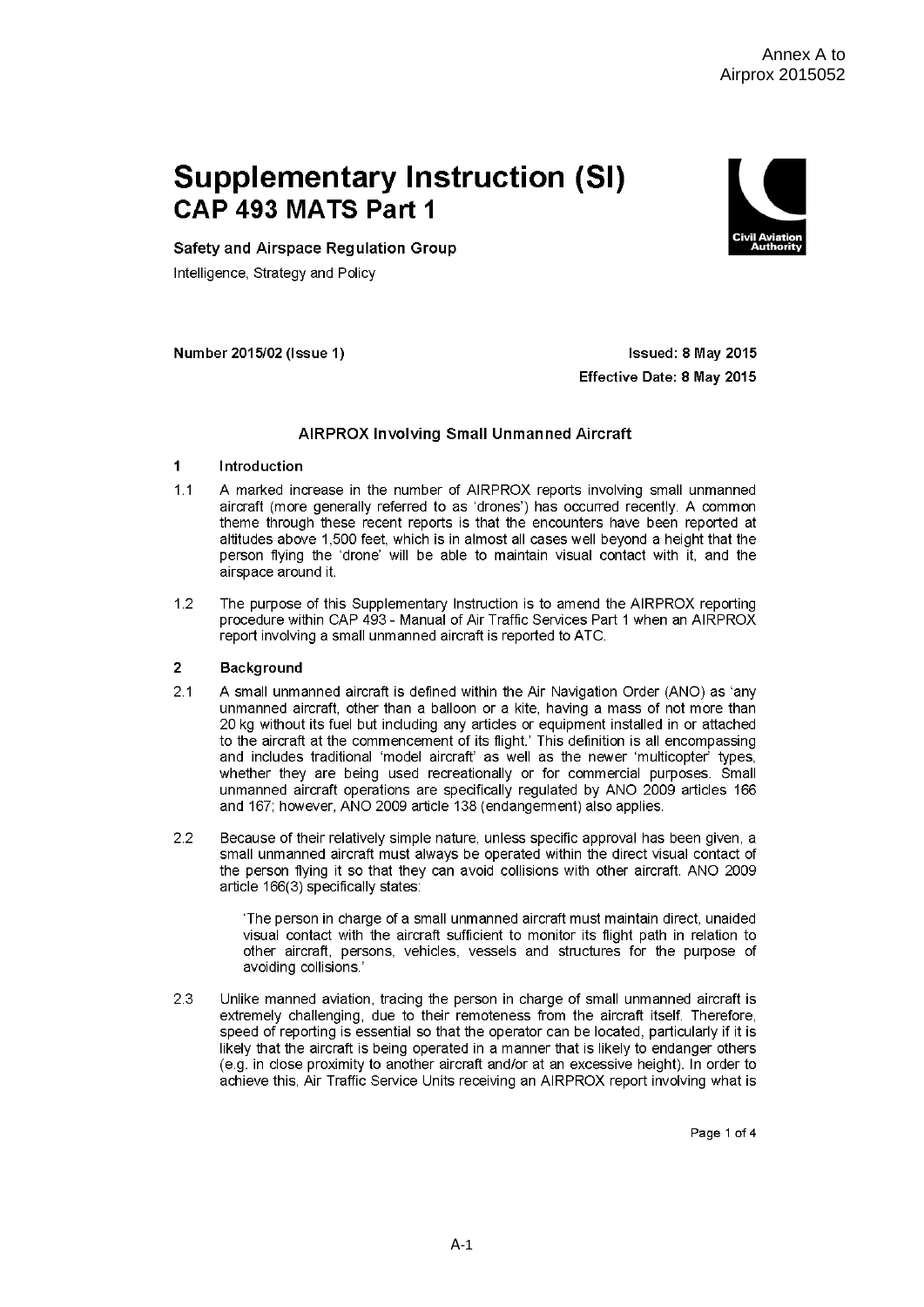### **CAP 493 Supplementary Instruction**

### Intelligence, Strategy and Policy

thought likely to be a small unmanned aircraft must inform the Civil Police as soon as practicable.

#### $\overline{3}$ **Revised MATS Part 1 Procedures**

- $3.1$ With immediate effect, CAP 493 is amended as shown at Appendix A.
- $3.2$ This change will be incorporated into CAP 493, Edition 6 at Amendment 2 in due course.

#### $\overline{\mathbf{4}}$ Queries

 $4.1$ Any queries or further guidance required on the content of this SI should be addressed to:

> **ATS Enquiries** Intelligence, Strategy and Policy CAA Safety and Airspace Regulation Group 2W Aviation House **Gatwick Airport South West Sussex** RH6 OYR E-mail: ats.enquiries@caa.co.uk

 $4.2$ Any queries relating to the availability of this SI should be addressed to:

> **ATS Documents** Intelligence, Strategy and Policy CAA Safety and Airspace Regulation Group 2W Aviation House **Gatwick Airport South** West Sussex RH6 OYR

E-mail: ats.documents@caa.co.uk

#### $\overline{\mathbf{5}}$ Cancellation

 $5.1$ This SI shall remain in force until incorporated into CAP 493 or it is revoked, suspended or amended.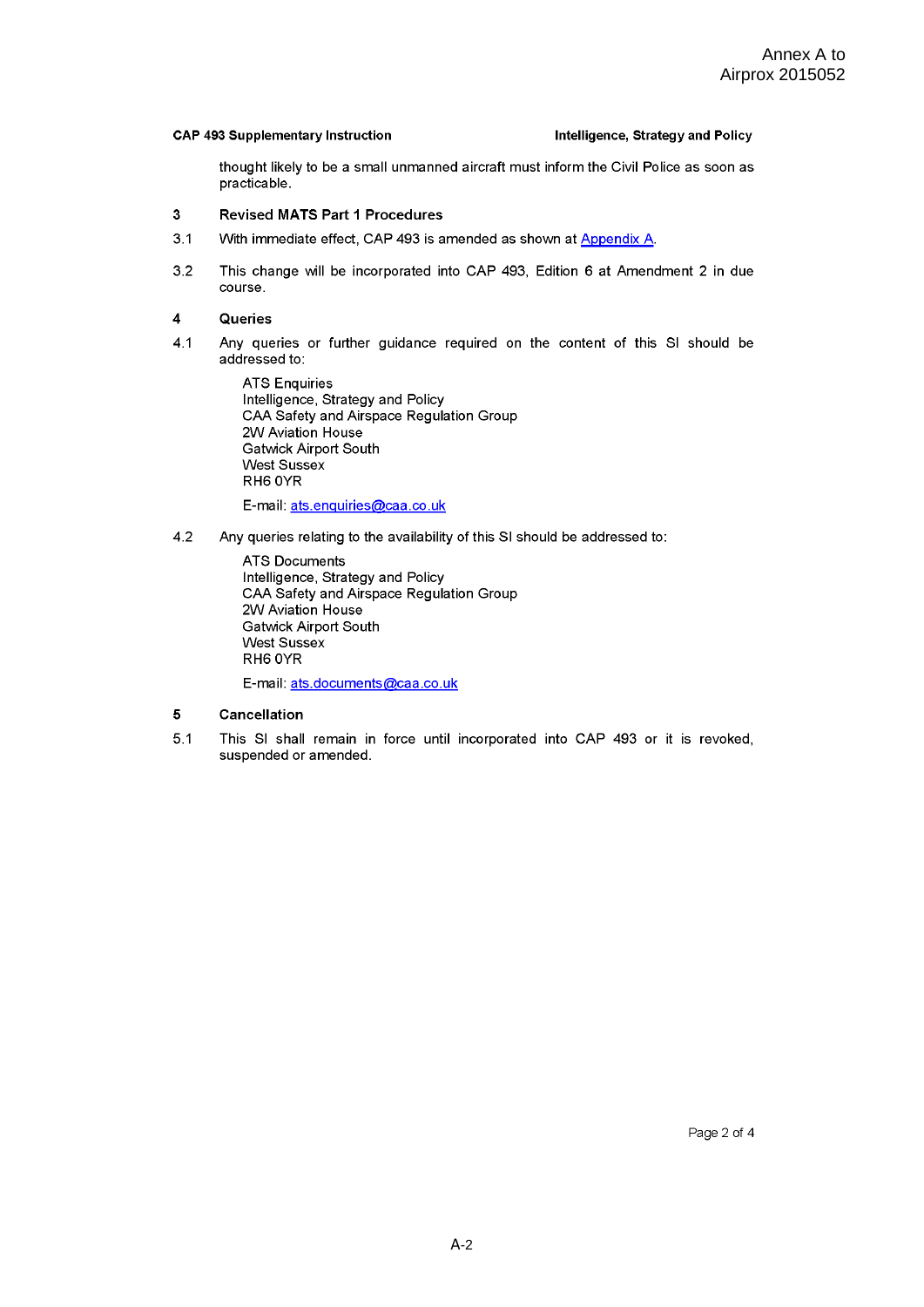**CAP 493 Supplementary Instruction** 

Intelligence, Strategy and Policy

**Appendix A** 

Glossary

**Definitions** 

Small Unmanned Aircraft Any unmanned aircraft, other than a balloon or a kite, having a mass of not more than 20 kg without its fuel but including any articles or equipment installed in or attached to the aircraft at the commencement of its flight. (ANO)

### **Abbreviations**

**SUA Small Unmanned Aircraft** 

### Section 6: Chapter 3: Aircraft Accident, Incident and AIRPROX **Reports**

### Paragraph 3: Reporting Action at Aerodromes

Table 2

| Circumstances of an<br>Incident | <b>Reporting Action by</b><br>telephone to                                                                                                            | <b>Subsequent Action</b>                                             |
|---------------------------------|-------------------------------------------------------------------------------------------------------------------------------------------------------|----------------------------------------------------------------------|
| AIRPROX Report                  | <b>ACC Watch Manager</b><br>Aircraft Operators<br>Other ATSUs involved                                                                                |                                                                      |
| AIRPROX Report<br>involving SUA | Civil Police: Provide location of<br>AIRPROX as soon as<br>practicable to initiate tracing<br>action<br><b>ACC Watch Manager</b><br>Aircraft Operator | Dispatch CA 1094A.<br>SRG 1602 from all<br>concerned to Safety Data. |
|                                 | Other ATSUs as necessary                                                                                                                              |                                                                      |

Page 3 of 4